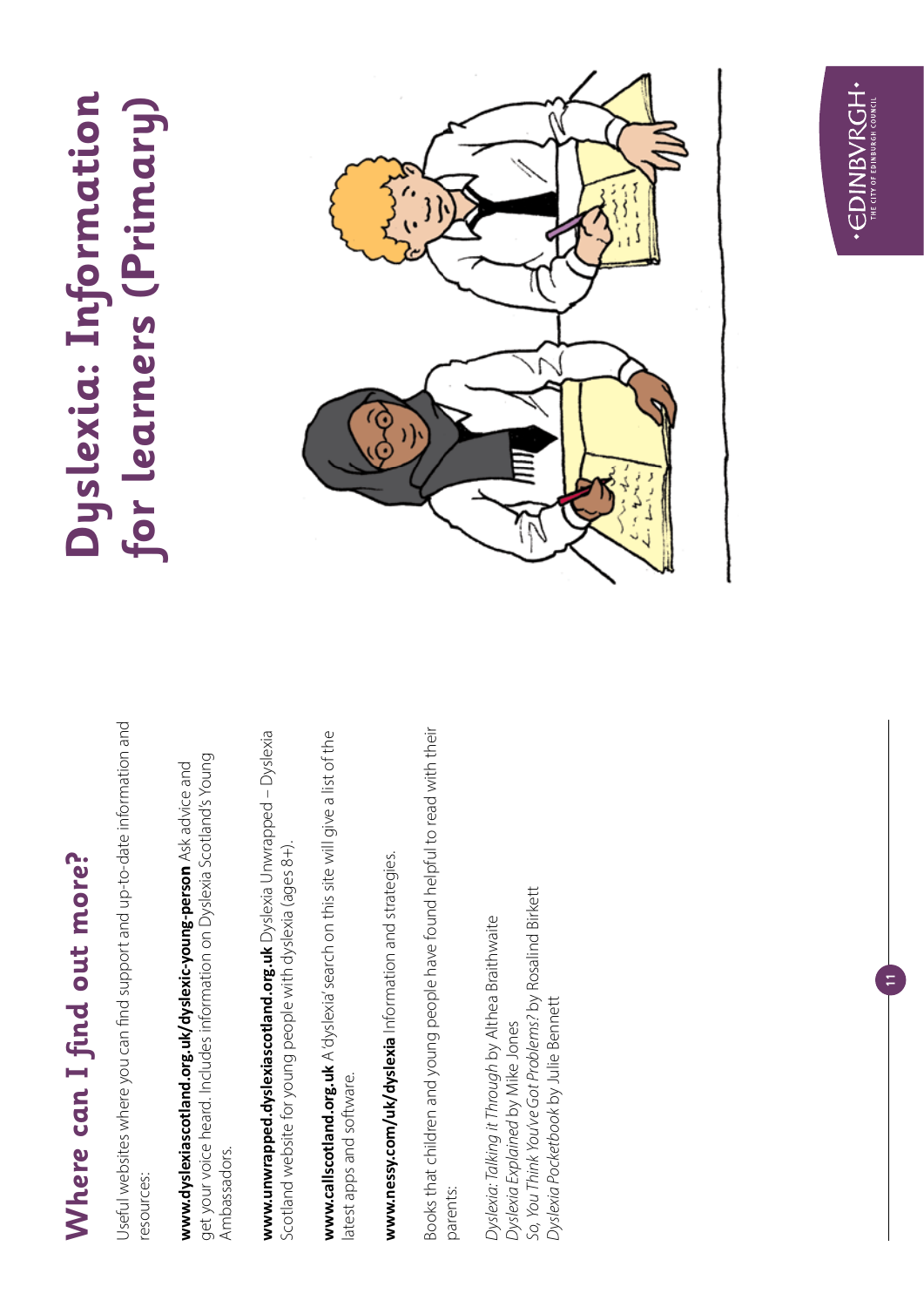# **What is dyslexia? What is dyslexia?**

processes written and spoken information differently. Dyslexia is neurological. This means the brain of someone who has dyslexia processes written and spoken information differently. Dyslexia is neurological. This means the brain of someone who has dyslexia

of your learning, like understanding what you read, following instructions, how well you remember things, maths, and how well you organise yourself of your learning, like understanding what you read, following instructions, Dyslexia can make it difficult to read and write. It can also affect other areas how well you remember things, maths, and how well you organise yourself. Dyslexia can make it difficult to read and write. It can also affect other areas

a lot. It can affect people of all abilities. Dyslexia can run in families. You may likely to be 1 or 2 other people in your class who have dyslexia. know someone in your own family or a friend who has dyslexia. There are a lot. It can affect people of all abilities. Dyslexia can run in families. You may Lots of people have dyslexia – 1 in 10 people – and it can affect you a little or likely to be 1 or 2 other people in your class who have dyslexia. know someone in your own family or a friend who has dyslexia. There are Lots of people have dyslexia – 1 in 10 people – and it can affect you a little or

difficulties or strengths. difficulties or strengths. Just as everyone is different, not everyone with dyslexia has exactly the same Just as everyone is different, not everyone with dyslexia has exactly the same

**do!** Dyslexia should not hold you back from doing whatever you want to **Dyslexia should not hold you back from doing whatever you want to** 

**1**

<u>ត</u>

### Homework **Homework**

- ❉ Try to get into a routine Try to get into a routine.
- ❉ Divide homework into Divide homework into
- ❉ small chunks. Take breaks between Take breaks between small chunks.
- ❉ take. If you are taking tasks. speak to your teacher far longer than others, long homework should Be clear about how speak to your teacher. far longer than others, take. If you are taking long homework should Be clear about how
- ❉ Make time for your after-school activities after-school activities. Make time for your



### high school **Transition to Transition to high school**

supports and strategies that help you learn best. high school staff are made aware of your dyslexia, your strengths and the sure your move to high school is a smooth one. Transition meetings ensure Primary and secondary school teachers meet and talk together to make supports and strategies that help you learn best. high school staff are made aware of your dyslexia, your strengths and the sure your move to high school is a smooth one. Transition meetings ensure Primary and secondary school teachers meet and talk together to make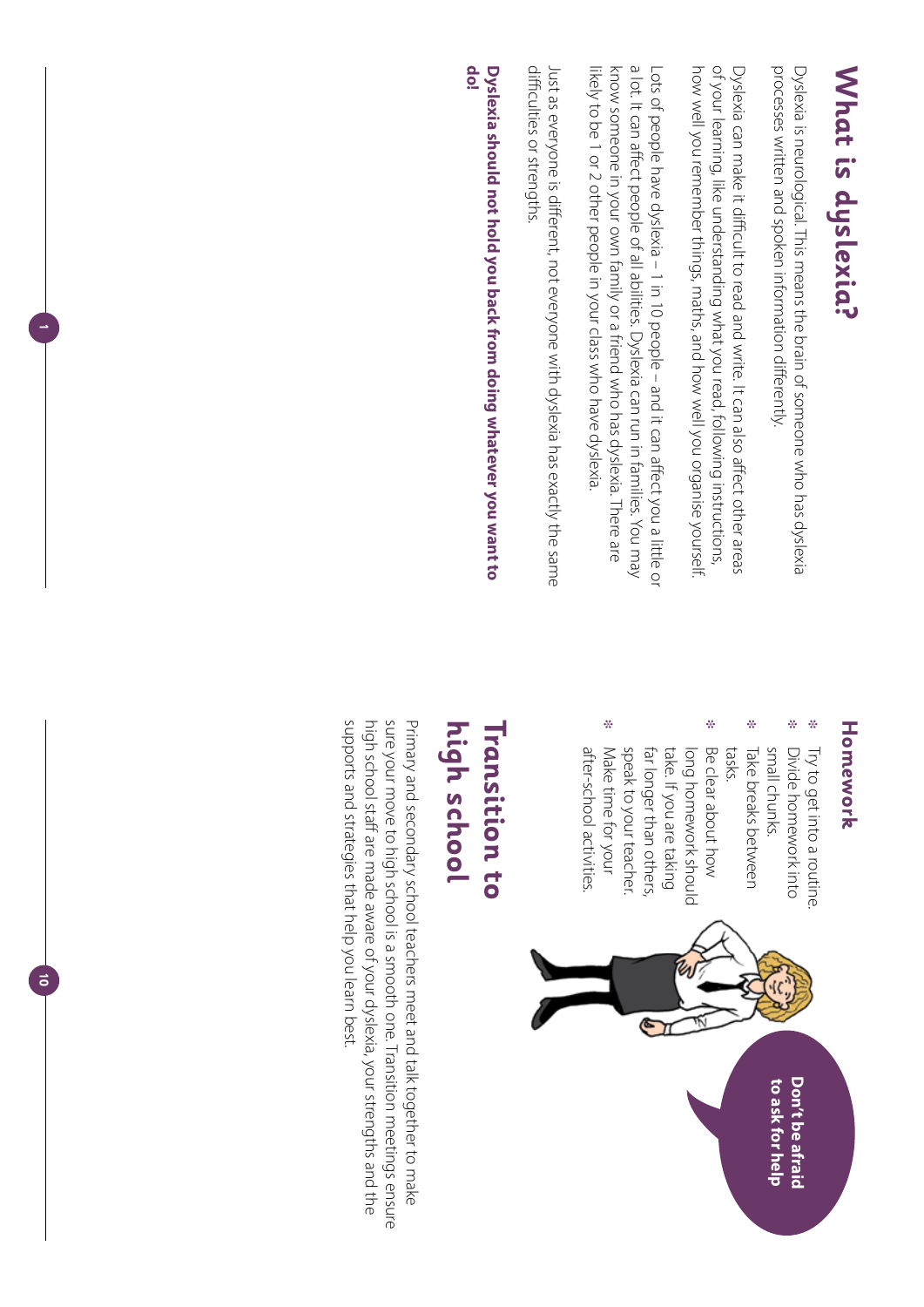# **Spelling**

- Focus on a few words at a time and practise often. Focus on a few words at a time and practise often. ❉
- Practise spelling in a fun way use different fonts, sizes and colours on Practise spelling in a fun way – use different fonts, sizes and colours on your computer, create raps or sing. your computer, create raps or sing. ❉
- For tricky words, say them the way they look, eg say MOTH–er, or WED– For tricky words, say them the way they look, eg say MOTH-er, or WED-**NES-DAY.** NES–DAY. ❉
- remember how to spell 'SOME', remember 'Some Odd Monkey Exploded'. remember how to spell 'SOME', remember 'Some Odd Monkey Exploded'. Vinemonic memory strategies help spell tricky words, for example to Mnemonic memory strategies help spell tricky words, for example to ❉
	- Create a personal word bank of words you use often. Create a personal word bank of words you use often. ❉
- Use a spellchecker hand-held or on your computer. Use a spellchecker – hand-held or on your computer. ❉

### **Maths**

- Remember times tables by singing them, or learning them in a fun way. Remember times tables by singing them, or learning them in a fun way. ❉
- Use real objects when you need to. Use real objects when you need to. ❉
	- Use a times table chart. Use a times table chart. ❉
- Tell 10 people a number fact you are trying to learn. Tell 10 people a number fact you are trying to learn. ❉
- Use ICT games or apps to practise mental arithmetic. Use ICT games or apps to practise mental arithmetic. ❉

# Getting organised **Getting organised**

- Pack your bag the night before. Pack your bag the night before. ❉
- Create a personal checklist tick when tasks are completed. Create a personal checklist – tick when tasks are completed. ❉
- Put resources away as soon as you are finished with them. Put resources away as soon as you are finished with them. ❉
- Put post-its on your wall as reminders. Put post-its on your wall as reminders. ❉
- Set up reminders on your phone. Set up reminders on your phone. ❉

 $\sim$ 

**9**

# **Children with dyslexia can have lots of skills and**  Children with dyslexia can have lots of skills and **strengths**

You may be: You may be:

- very creative and practical. You could be an actor or very creative and practical. You could be an actor or writer. ❉
- really good at visual thinking and imagining objects really good at visual thinking and imagining objects in your head. You could be an architect or an in your head. You could be an architect or an engineer. ❉
- really good at speaking to and meeting people. You really good at speaking to and meeting people. You could work in marketing and sales. could work in marketing and sales. ❉
	- very good at seeing things from a different angle very good at seeing things from a different angle and coming up with new ideas. You could be an and coming up with new ideas. You could be an entrepreneur. entrepreneur. ❉

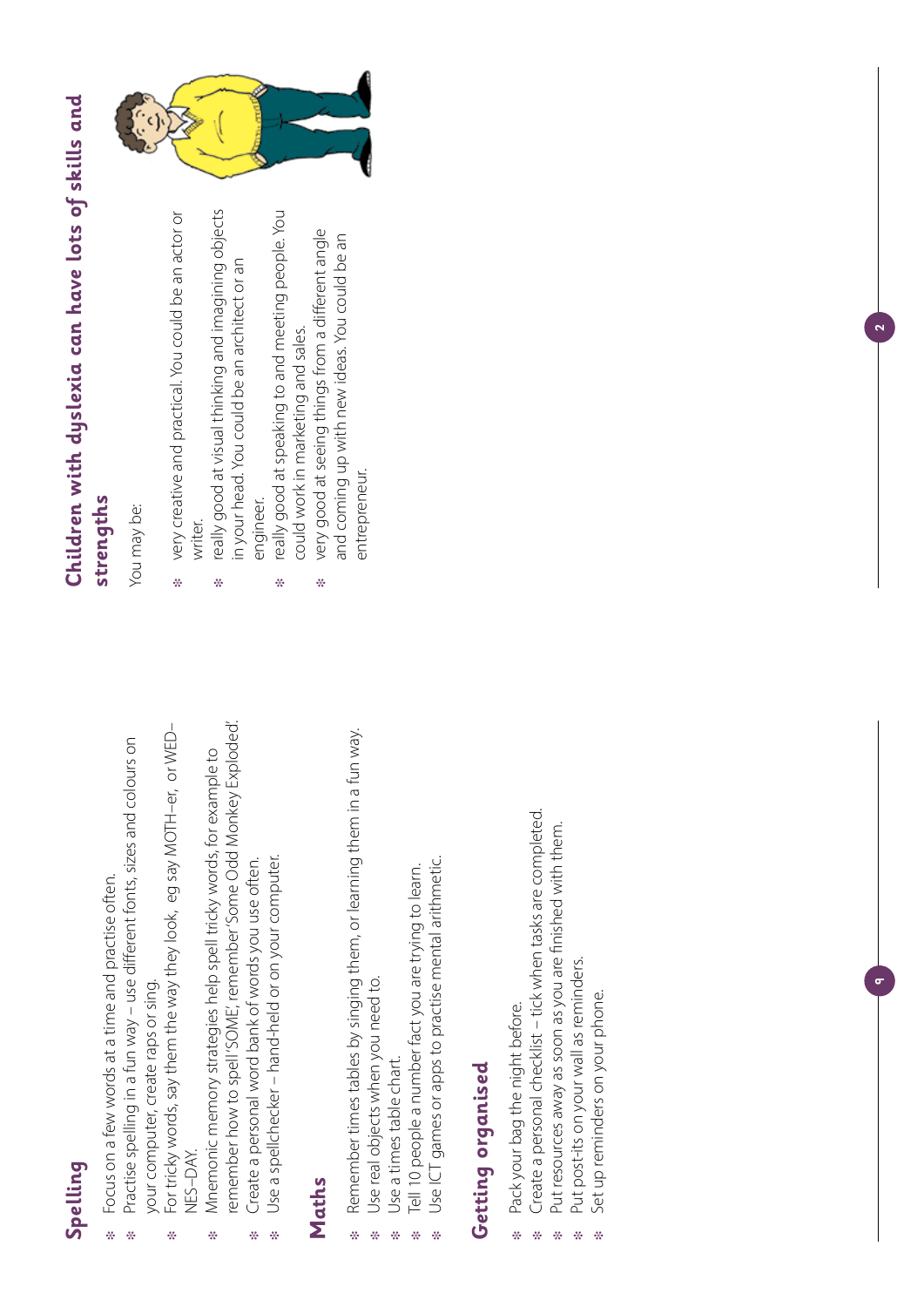# have dyslexia **Some of the most successful people in the world**  Some of the most successful people in the world **have dyslexia**

- ❉ Richard Branson (entrepreneur) Richard Branson (entrepreneur)
- ❉ Keira Knightley (actor) Keira Knightley (actor)
- ❉ Walt Disney (film maker) Walt Disney (film maker)
- ❉ ❉ David Beckham (footballer) Jamie Oliver (chef) David Beckham (footballer) Jamie Oliver (chef )
- ❉ Albert Einstein (scientist) Albert Einstein (scientist)
- ❉ Agatha Christie (author) Agatha Christie (author)

# strengths to help you learn Focus on what you are good at and use your **strengths to help you learn Focus on what you are good at and use your**



**3**

**8**

# More tips to help you in school **More tips to help you in school**

### **Reading**

- ❉ Use a reading ruler or a post-it note to keep your place. Use a reading ruler or a post-it note to keep your place.
- ❉ Use a highlighter on key words, or to mark the main points. Use a highlighter on key words, or to mark the main points.
- ❉ Listen to audio books. Following along the text as you listen can help your reading. For example, see www.listening-books.org.uk. your reading. For example, see Listen to audio books. Following along the text as you listen can help **www.listening-books.org.uk**

## **Writing**

- ❉ Talk about what you are going to write. Talk about what you are going to write.
- ❉ Try telling a story in pictures first, then words. Try telling a story in pictures first, then words.
- ❉ Record what you plan to write and listen back to it. Record what you plan to write and listen back to it.
- ❉ Use mind maps to help plan or take notes. Use mind maps to help plan or take notes.
- ❉ to you. Use ICT with predictive text and a program that will read your work back Use ICT with predictive text and a program that will read your work back
- ❉ Develop keyboard skills. Develop keyboard skills.

### Handwriting **Handwriting**

- ❉ Try to learn cursive handwriting – it helps with spelling. Try to learn cursive handwriting – it helps with spelling.
- ❉ Use lined paper. Use lined paper.
- ❉ Take your time to write and lay out your work Take your time to write and lay out your work.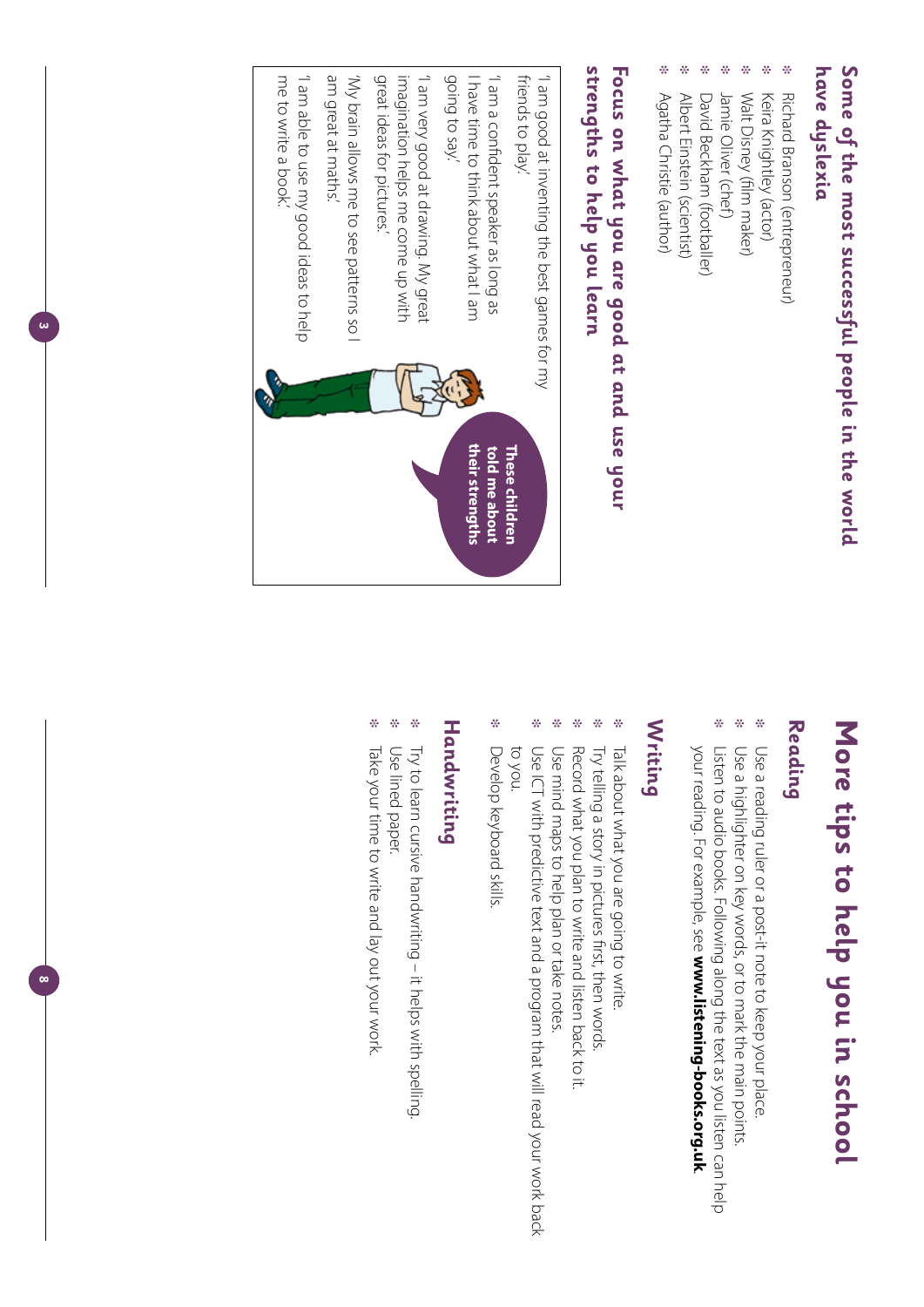# Support in school **Support in school**

Learning which helps you to use your preferred learning style and uses all Learning which helps you to use your preferred learning style and uses all your senses is called multi-sensory learning. your senses is called multi-sensory learning. Your class teacher will use multi-sensory teaching, and other teaching and Your class teacher will use multi-sensory teaching, and other teaching and learning strategies and resources, to support you and your friends in your learning strategies and resources, to support you and your friends in your learning.



**If there are particular strategies and resources that you know work for**  If there are particular strategies and resources that you know work for **you, let your teacher know.**  you, let your teacher know.

**7**

**4**

### **How do you**  How do you learn best? **learn best?**

Everyone has a mix of learning Everyone has a mix of learning dominant style of learning. dominant style of learning. styles, but you can have a styles, but you can have a

**learn best and that you It's important that you**  learn best and that you It's important that you get the help you need understand how you **understand how you get the help you need**